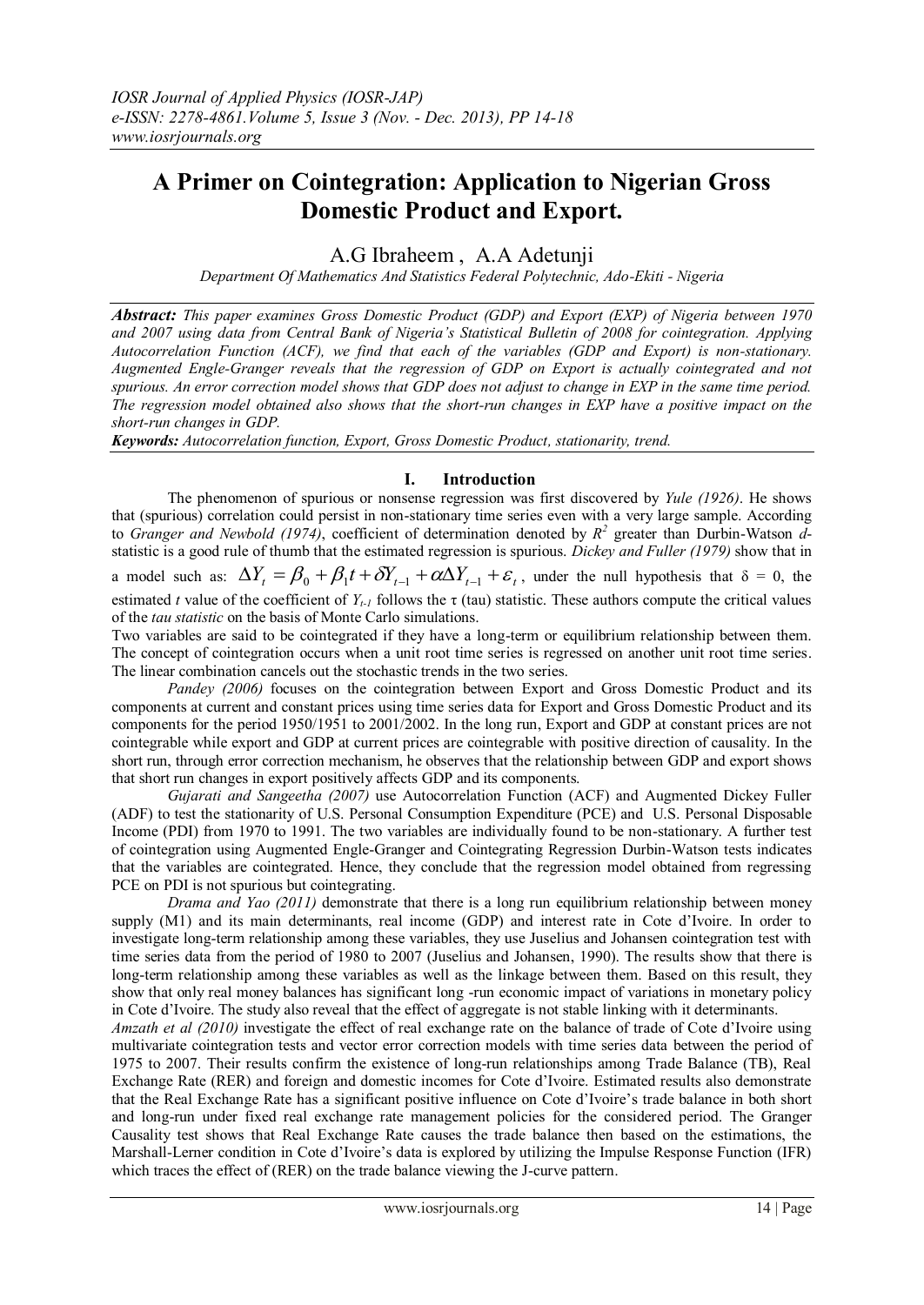*[Husein](http://findarticles.com/p/search/?qa=Husein,%20Jamal) (2009)* examines export led-growth (ELG) hypothesis for Jordan in a multivariate framework by including terms of trade as a third variable and by using available annual data (1969-2005). He utilized *Johansen, Saikkonen and Lütkepohl* cointegration procedures and error correction modeling to test long-run and short-run relations between GDP, exports, and terms of trade. The study finds that real GDP, real exports, and terms of trade are cointegrated. The evidence suggests long-run bi-directional causality between real exports and real GDP. The results of this study suggest that promoting exports via export promotion policies will contribute to economic growth in Jordan.

*[Sudhakar](http://findarticles.com/p/search/?qa=Sudhakar%20S.%20Raju) and [Jacob](http://findarticles.com/p/search/?qa=Jacob%20Kurien) (2005)* use stationarity, cointegration, and Granger causality tests to analyze the relationship between exports and economic growth in India over the pre-liberalization period (1960-1992). The analysis was conducted within a rigorous econometric framework that accounts for optimal lag selection and simultaneity bias. They find strong support for uni-directional causality from exports to economic growth using Granger causality regressions based on stationary variables, with and without an error-correction term. Unlike previous studies which ignore such fundamental issues as export-economic growth simultaneity, they used a Seemingly Unrelated Regression (SUR) procedure to account for possible simultaneity bias between exports and economic growth.

# **II. Materials and Method**

The data set used for this research work is Nigeria's GDP and Export from 1970 to 2007 as obtained from Central Bank of Nigeria's Statistical Bulletin, 2008.

One of the simple tests of stationarity is the autocorrelation function (ACF). The ACF at lag *k*, denoted by  $\rho_k$ , is defined as

$$
\rho_k = \frac{\gamma_k}{\gamma_0}
$$
, where  $Y_k$  is the covariance at lag k and  $Y_0$  is the variance

The values of  $\rho_k$  lies between -1 and +1 as any correlation coefficient does. In any time series, if the autocorrelation at various lags hover around zero, such series is said to be stationary. However, if the autocorrelation coefficients at various lags are very high and possibly declining as the lag lengthens, such series are non-stationary. To test for stationarity of GDP and EXP using Autocorrelation Function (ACF), a rule of thumb is to compute ACF up to one-third to one-quarter the lag length of the time series. Since both variables under consideration are 38 years, by this rule lag length 12 will be sufficient.

A number of methods for testing cointegration have been proposed in literatures. This paper uses the method of Augmented Engle-Granger to test whether the two variables under consideration (GDP and Export) are cointegrated. In order to use the method, GDP is regressed on EXP using the model  $GDP_t = \beta_0 + \beta_1 EXP_t + u_t$ . The estimated residuals from this model,  $\hat{u}_t$ , is regressed on its lag-one period,  $\hat{u}_{t-1}$ . The t-statistic obtained as the coefficient of  $\hat{u}_{t-1}$  is then compared with the Engle-Granger critical value. In absolute term, if the computed t-statistic is greater than Engle-Granger critical value, one can conclude that the regression of a non-stationary series (like GDP) on another non-stationary series (like Export) is cointegrating and not spurious and hence, the residuals are stationary i.e. I(0).

|     |                 |                         | Box-Ljung Statistic |    |                   |
|-----|-----------------|-------------------------|---------------------|----|-------------------|
| Lag | Autocorrelation | Std. Error <sup>a</sup> | Value               | df | Sig. <sup>b</sup> |
|     | .773            | .162                    | 24.520              |    | .000              |
|     | .586            | .240                    | 38.998              | 2  | .000              |
|     | .416            | .275                    | 46.500              | 3  | .000              |
|     | .293            | .291                    | 50.337              | 4  | .000              |
|     | .256            | .299                    | 53.352              | 5  | .000              |
| 6   | .200            | .305                    | 55.252              | 6  | .000              |
|     | .150            | .308                    | 56.355              |    | .000              |
| 8   | .103            | .310                    | 56.890              | 8  | .000              |
|     | .075            | .311                    | 57.183              | 9  | .000              |
| 10  | .049            | .311                    | 57.316              | 10 | .000              |
| 11  | .015            | .312                    | 57.329              | 11 | .000              |
| 12  | $-0.025$        | .312                    | 57.366              | 12 | .000              |

**III. Results and Discussion** Using SPSS 17, the table below gives the Autocorrelation of GDP and EXP.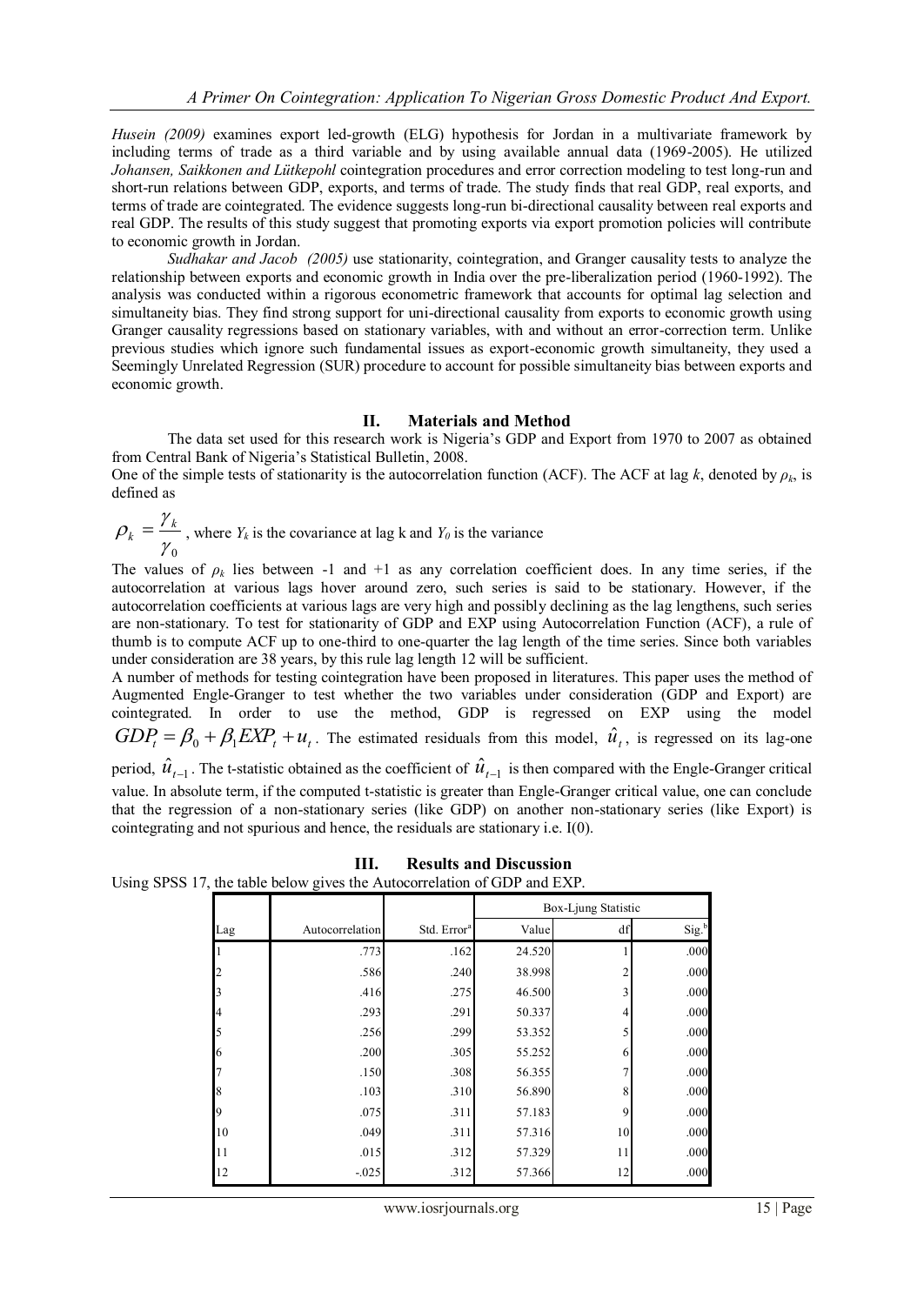a. The underlying process assumed is MA with the order equal to the lag number minus one. The Bartlett approximation is used.

b. Based on the asymptotic chi-square approximation.

|     |                 |                         |        | Box-Ljung Statistic |                   |
|-----|-----------------|-------------------------|--------|---------------------|-------------------|
| Lag | Autocorrelation | Std. Error <sup>a</sup> | Value  | df                  | Sig. <sup>b</sup> |
|     | .772            | .162                    | 24.491 |                     | .000              |
|     | .642            | .240                    | 41.891 | $\overline{2}$      | .000              |
|     | .457            | .282                    | 50.972 | 3                   | .000              |
|     | .328            | .301                    | 55.787 | 4                   | .000              |
|     | .249            | .310                    | 58.653 | 5                   | .000              |
| 6   | .207            | .315                    | 60.694 | 6                   | .000              |
|     | .163            | .319                    | 61.991 | 7                   | .000              |
|     | .114            | .321                    | 62.653 | 8                   | .000              |
|     | .085            | .322                    | 63.031 | 9                   | .000              |
| 10  | .071            | .323                    | 63.308 | 10                  | .000              |
| 11  | .028            | .323                    | 63.351 | 11                  | .000              |
| 12  | $-0.023$        | .323                    | 63.383 | 12                  | .000              |

| <b>Table 1: Autocorrelations: Series: GDP</b> |  |
|-----------------------------------------------|--|
|                                               |  |

a. The underlying process assumed is MA with the order equal to the lag number minus one. The Bartlett approximation is used.

b. Based on the asymptotic chi-square approximation.

## **Table 2: Autocorrelations:** Series: EXPORT

Since the autocorrelation coefficient starts at a very high value at lag 1 for both GDP and EXP and declines rapidly as the lag lengthens, this indicates that both GDP and EXP are non-stationary series. (Gujarati and Sangeetha, 2007)*.*

Since it has been found that the variables (GDP and EXP) are individually non-stationary, Augmented Engle-Granger test of cointegration is further used to test if they are cointegrated.

Regressing the GDP on EXP using SPSS 17 gives the table below:

**Model Summary<sup>b</sup>**

| Model                           |                | R Square | Adjusted R Square          | Std. Error of the Estimate | Durbin-Watson |
|---------------------------------|----------------|----------|----------------------------|----------------------------|---------------|
|                                 | $.991^{\circ}$ | 982      | 981                        |                            | .877          |
| a. Predictors: (Constant), EXP: |                |          | b. Dependent Variable: GDP |                            |               |

**Table 3:** Model Summary table for regression of GDP on EXP.

|  | ANOVA |  |
|--|-------|--|
|--|-------|--|

| Model      | Sum of Squares | df | Mean Square |          | Sig.              |
|------------|----------------|----|-------------|----------|-------------------|
| Regression | 1.096E15       |    | 1.096E15    | 1942.379 | .000 <sup>a</sup> |
| Residual   | 2.032E13       | 36 | 5.643E11    |          |                   |
| Total      | .116E15        | 37 |             |          |                   |

a. Predictors: (Constant), EXP: b. Dependent Variable: GDP

**Table 4:** ANOVA table for regression of GDP on EXP.

**Coefficients<sup>a</sup>**

|            | Unstandardized Coefficients |            | <b>Standardized Coefficients</b> |        |      |
|------------|-----------------------------|------------|----------------------------------|--------|------|
| Model      |                             | Std. Error | Beta                             |        | Sig. |
| (Constant) | $-52730.936$                | 138593.210 |                                  | $-380$ | 706  |
| EXP        | 2.759                       | 063        | .991                             | 44.072 | .000 |

a. Dependent Variable: GDP

**Table 5:** Coefficients for regression of GDP on EXP. Table 3 shows adjusted coefficient of determination of 0.981 indicating that 98.1% of GDP is explained by EXP. This is also supported by table 4 where the overall regression is statistically significant. From table of coefficient of regression (table 5), the model for regression of GDP on EXP is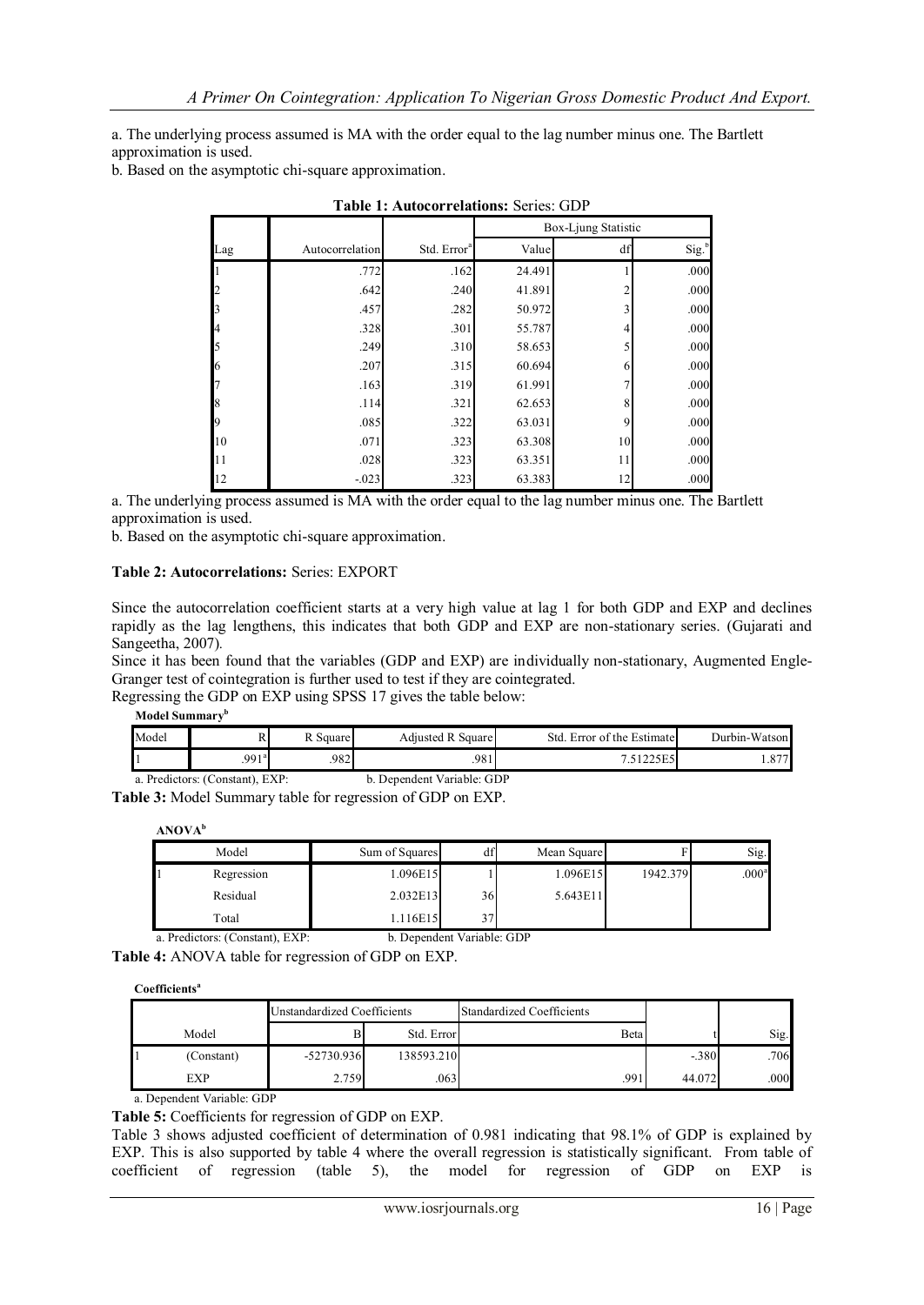$GDP<sub>t</sub> = -52730.936 + 2.759 EXP<sub>t</sub>$ . This model indicates a positive relationship between GDP and EXP.

To be certain that the regression model obtained above is not spurious, since both are non-stationary, a unit root test on the residuals obtained from this regression is performed, that is, we run the regression  $\Delta \hat{u}_t = \delta \hat{u}_{t-1} + \varepsilon_t$ , where  $\Delta \hat{u}_t = \hat{u}_t - \hat{u}_{t-1}$ ,  $\hat{u}_{t-1}$  is lag 1 of the residuals, and  $\varepsilon_t$  is the random error term.

Running the regression  $\Delta \hat{u}_t = \delta \hat{u}_{t-1} + \varepsilon_t$  using SPSS 17 gives the tables below:

#### **Model Summary<sup>b</sup>**

| Model                                                                                       |                | R Square | <b>Adiusted R Square</b> | Std. Error of the Estimate | Durbin-Watson |
|---------------------------------------------------------------------------------------------|----------------|----------|--------------------------|----------------------------|---------------|
|                                                                                             | $.684^{\circ}$ | .468I    | 453I                     | 7.61158E5                  | .949          |
| b. Dependent Variable: First Diff. Residuals<br>a. Predictors: (Constant), Residuals Lag 1: |                |          |                          |                            |               |

**Table 6:** Model Summary for regression of first-differenced error term on lag 1 error.

Coefficients<sup>a</sup>

|                 | <b>Unstandardized Coefficients</b> |            | <b>Standardized Coefficients</b> |          |      |
|-----------------|------------------------------------|------------|----------------------------------|----------|------|
| Model           |                                    | Std. Error | Beta                             |          | Sig. |
| (Constant)      | $-444.645$                         | 125206.485 |                                  | $-0.04$  | .997 |
| Residuals Lag 1 | $-957$                             | .173       | $-684$                           | $-5.548$ | .000 |

a. Dependent Variable: First Diff. Residuals

**Table 7:** Coefficients for regression of first-differenced error term on lag 1 error.

From the table above, the regression model is  $\Delta \hat{u}_t = -444.645 - 0.957 \hat{u}_{t-1}$ . Since the Sig. value (.000) of the regression coefficient in the table is lesser than level of significance (.05), it can be concluded that the residuals from the regression of GDP on EXP are I(0); that is, they are stationary. Hence, the regression model  $GDP<sub>t</sub> = -52730.936 + 2.759 \text{EXP}<sub>t</sub>$  is not spurious, even though individually the two variables are nonstationary. Therefore, the regression model is a cointegrating regression and its parameters can be interpreted as long run parameters and hence, the model specified for their relationship will be stable for control action and prediction purpose.

## **Error Correction Model**

Since GDP and EXP are cointegrated, there is a long term or equilibrium relationship between the two. There may however be disequilibrium in the short run. Hence, error term can be treated as "equilibrium error". This error term can be used to tie the short run behavior of GDP to its long run value.

*Sargan (1984)* first used this error correction mechanism and it was later popularized by *Engle and Granger (1987)*. Granger representation theorem states that if two variables are cointegrated, then the relationship between the two can be expressed as Error Correction Model (Granger, 1986). Hence, in  $\Delta GDP_t = \alpha_0 + \alpha_1 \Delta EXP_t + \alpha_2 u_{t-1} + \varepsilon_t$ , ( $\Delta$  is the first difference operator,  $\varepsilon_t$  is the random error term, and  $u_{t-1} = GDP_{t-1} - \beta_0 - \beta_1 EXP_{t-1}$ , that is, one-period lagged value of the error from the cointegrating regression),  $GDP_t = \beta_0 + \beta_1 EXP_t + u_t$ . The absolute value of  $\alpha_2$  in the regression  $\Delta GDP_t = \alpha_0 + \alpha_1 \Delta EXP_t + \alpha_2 u_{t-1} + \varepsilon_t$  decides how quickly the equilibrium is restored.

The tables below show SPSS output of regression of  $\Delta GDP_t$  on  $\Delta EXP_t$  and  $u_{t-1}$ 

## **Model Summary<sup>b</sup>**

| Model | $\overline{1}$    | Square      | D<br>Square<br>Adıusted    | $\sim$<br>Std<br>Error of the Estimate | Durbin-Watson         |
|-------|-------------------|-------------|----------------------------|----------------------------------------|-----------------------|
|       | .886 <sup>a</sup> | 705<br>۰٬۵۰ | $\overline{a}$<br>-<br>. . | 7500755<br>JOY<br>້<br>                | $\sim$<br>ы<br>1.4231 |

a. Predictors: (Constant), Residual Lag 1, First Diff. EXP: b. Dependent Variable: First Diff. GDP

**Table 8:** Model Summary for regression of first-differenced GDP on first diff. EXP and lag 1 Residuals. **ANOVA<sup>b</sup>**

| Model      | Sum of Squares | Df | Mean Square |        | Sig.              |
|------------|----------------|----|-------------|--------|-------------------|
| Regression | 5.329E13       |    | 2.664E13    | 61.933 | .000 <sup>a</sup> |
| Residual   | 1.463E13       | 34 | 4.302E11    |        |                   |
| Total      | 6.791E13       | 36 |             |        |                   |

a. Predictors: (Constant), Residual Lag 1, First Diff. EXP: b. Dependent Variable: First Diff. GDP